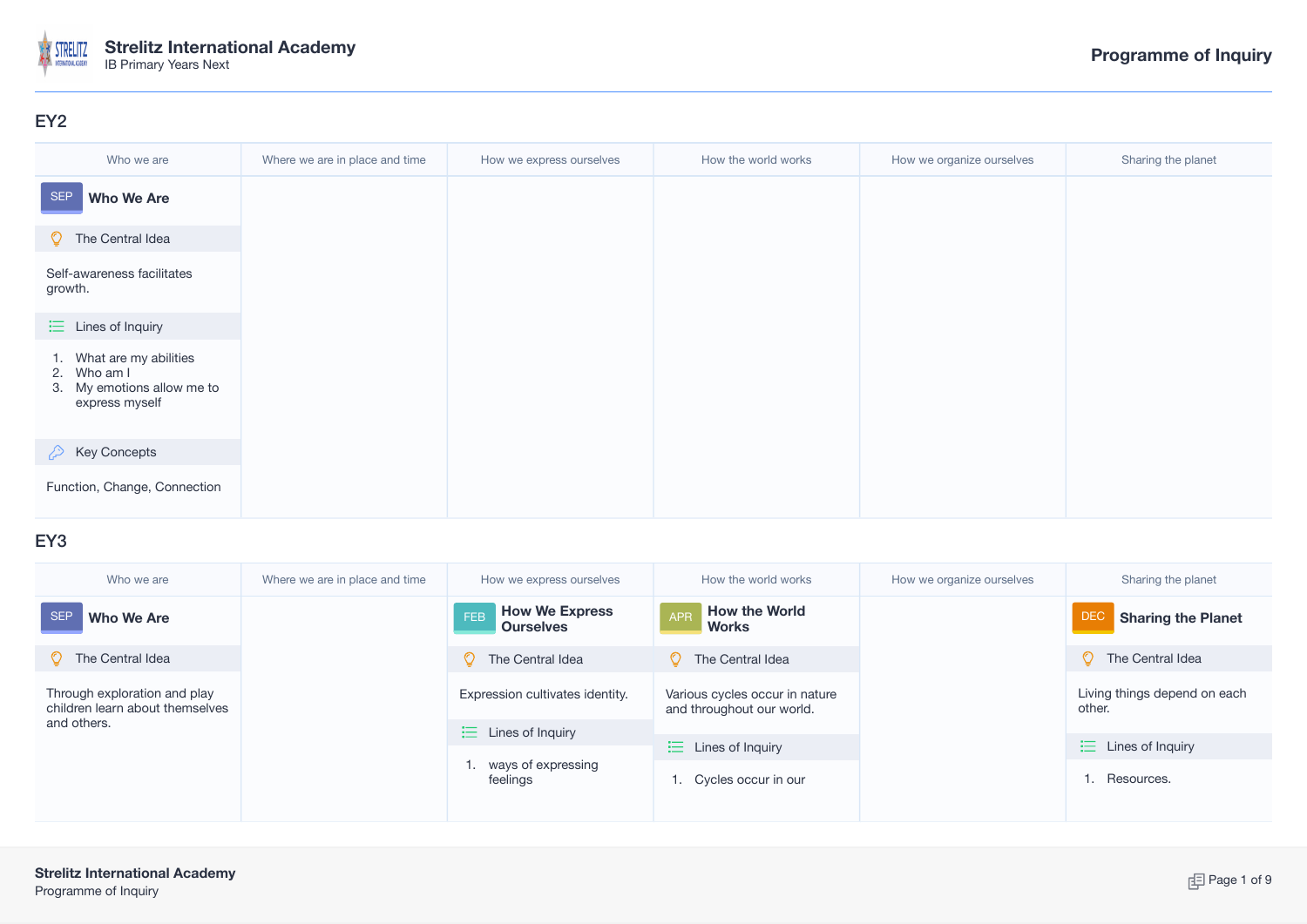

# **Strelitz International Academy** IB Primary Years Next **Programme of Inquiry**

| Who we are                                       | Where we are in place and time | How we express ourselves                             | How the world works                                                | How we organize ourselves | Sharing the planet                                         |
|--------------------------------------------------|--------------------------------|------------------------------------------------------|--------------------------------------------------------------------|---------------------------|------------------------------------------------------------|
| $\equiv$ Lines of Inquiry                        |                                | 2. creative outlets<br><b>Example 2</b> Key Concepts | everyday lives.<br>Jewish holidays occur in<br>2.                  |                           | How animals help us.<br>2.<br>Where food comes from.<br>3. |
| 1. Similarities & differences<br>2. Preferences. |                                |                                                      | yearly cycles.<br>Living things grow in<br>3.<br>predictable ways. |                           | 4.                                                         |
| 3. Abilities that change over<br>time.           |                                | Perspective                                          |                                                                    |                           | <b>Key Concepts</b><br>B.                                  |
|                                                  |                                |                                                      | <b>Key Concepts</b><br>D                                           |                           | Form, Causation, Change                                    |
| $\oslash$ Key Concepts                           |                                |                                                      | Change, Connection                                                 |                           |                                                            |
| Change, Perspective,<br>Causation                |                                |                                                      |                                                                    |                           |                                                            |

### EY4

| Who we are                                                                | Where we are in place and time | How we express ourselves                          | How the world works                                                                      | How we organize ourselves | Sharing the planet                                         |
|---------------------------------------------------------------------------|--------------------------------|---------------------------------------------------|------------------------------------------------------------------------------------------|---------------------------|------------------------------------------------------------|
| <b>MAR</b><br><b>Who We Are</b>                                           |                                | <b>How We Express</b><br>FEB<br><b>Ourselves</b>  | <b>How The World</b><br><b>SEP</b><br><b>Works</b>                                       |                           | <b>JAN</b><br><b>Sharing the Planet</b>                    |
| The Central Idea                                                          |                                | The Central Idea                                  | The Central Idea                                                                         |                           | O<br>The Central Idea                                      |
| (Year Long) - Families<br>cultivate identities.                           |                                | Through expression our<br>creativity is inspired. | <b>Exploration leads</b><br>to knowing more<br>about the world.<br>洼<br>Lines of Inquiry |                           | We use the Planet in many<br>ways.                         |
| $\equiv$ Lines of Inquiry                                                 |                                | $\equiv$ Lines of Inquiry                         |                                                                                          |                           | 注。<br>Lines of Inquiry                                     |
| 1. 1. Customs, beliefs and<br>traditions<br>2. 2. Roles within the family |                                | Artist in me<br>2. Forms of Art                   |                                                                                          |                           | Local & Global Resources<br>(energy)<br>Conservation<br>2. |
| 3. 3. Hobbies and careers                                                 |                                | $\oslash$ Key Concepts                            | 1. cycles                                                                                |                           |                                                            |
| $\oslash$ Key Concepts                                                    |                                |                                                   | the environment affects<br>2.<br>the lives of plants and                                 |                           | <b>Key Concepts</b><br>29 -                                |
| Causation, Responsibility                                                 |                                | Form, Connection, Perspective                     | animals<br>human behavior has an<br>3.<br>impact on the natural<br>world                 |                           | Change, Responsibility                                     |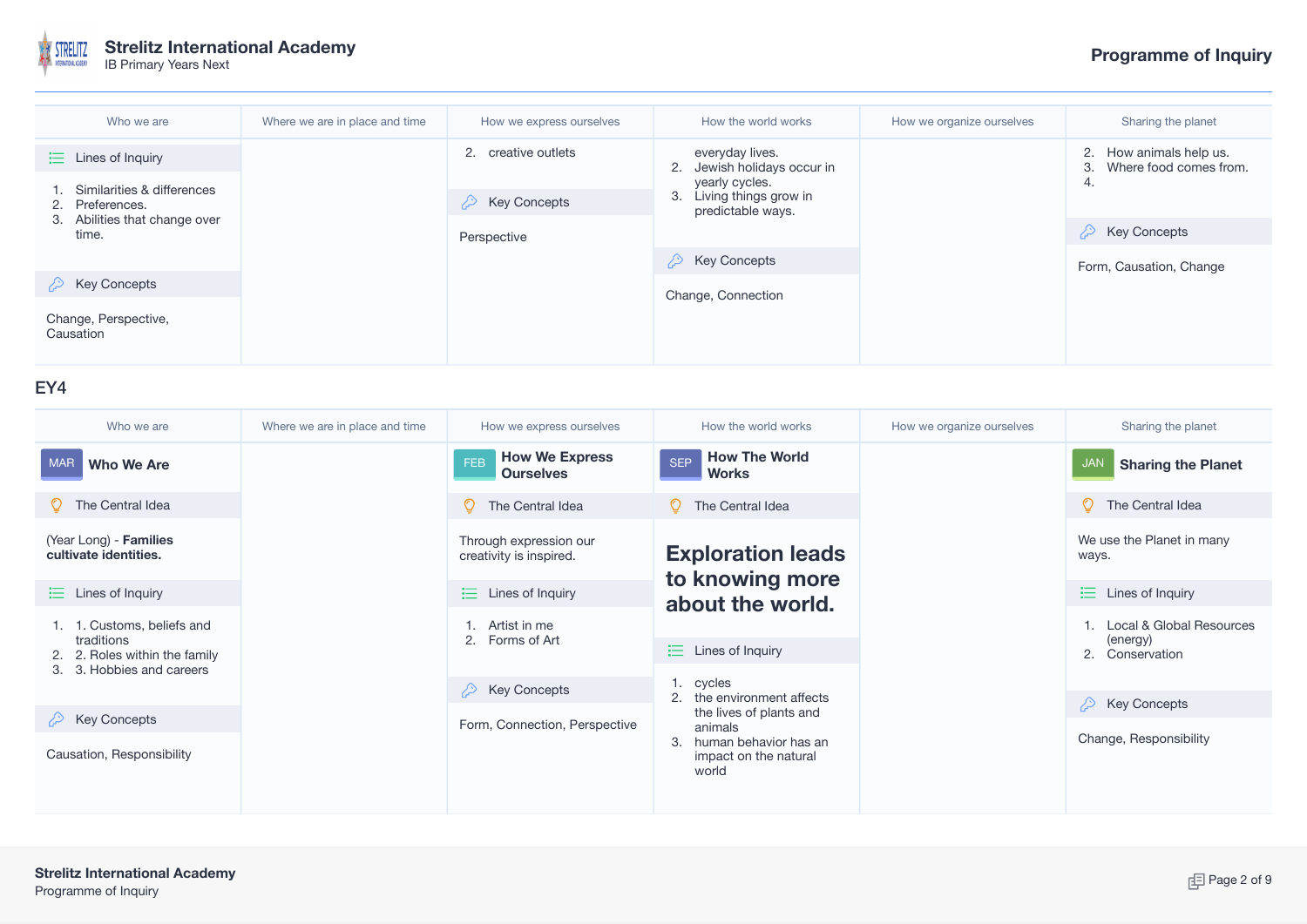

| Who we are | Where we are in place and time | How we express ourselves | How the world works | How we organize ourselves | Sharing the planet |
|------------|--------------------------------|--------------------------|---------------------|---------------------------|--------------------|
|            |                                |                          | <b>Key Concepts</b> |                           |                    |
|            |                                |                          | Form, Change        |                           |                    |
|            |                                |                          |                     |                           |                    |

EYK

| Who we are                                                                                                                                                           | Where we are in place and time | How we express ourselves                                                                                                                                      | How the world works                                                                | How we organize ourselves                                                                                                      | Sharing the planet            |                                                        |  |
|----------------------------------------------------------------------------------------------------------------------------------------------------------------------|--------------------------------|---------------------------------------------------------------------------------------------------------------------------------------------------------------|------------------------------------------------------------------------------------|--------------------------------------------------------------------------------------------------------------------------------|-------------------------------|--------------------------------------------------------|--|
| Who We Are-Human<br><b>AUG</b><br><b>Interactions</b>                                                                                                                |                                | <b>How We Express</b><br><b>APR</b><br><b>Ourselves</b>                                                                                                       | How the world<br>FEB<br>works                                                      | How we organize<br><b>NOV</b><br>ourselves                                                                                     |                               |                                                        |  |
| The Central Idea                                                                                                                                                     |                                | The Central Idea                                                                                                                                              | The Central Idea                                                                   | $\heartsuit$ The Central Idea                                                                                                  |                               |                                                        |  |
| Relationships and roles in<br>culture forge tradition                                                                                                                |                                |                                                                                                                                                               |                                                                                    | People use their senses and art<br>forms to communicate and tell<br>a story                                                    | <b>Energy Causes Movement</b> | Jobs arise from the wants and<br>needs of a community. |  |
| 這.<br>Lines of Inquiry                                                                                                                                               |                                |                                                                                                                                                               | $\equiv$ Lines of Inquiry                                                          | $\equiv$ Lines of Inquiry                                                                                                      |                               |                                                        |  |
| Families and friends in life<br>and literature-connection<br>2. Characteristics that<br>develop healthy<br>friendships- perspective<br>Handling conflicts when<br>3. |                                | $\equiv$ Lines of Inquiry<br>We have five senses.<br>2.<br>By using the senses,<br>objects can be described<br>and grouped.<br>The five senses can help<br>3. | 1. Forces and energy<br>What energy can do<br>Exploring objects that<br>3.<br>move | 1. Personal financial literacy<br>2. Jobs needed in certain<br>communities<br>Difference between needs<br>$3_{-}$<br>and wants |                               |                                                        |  |
| they arise-reflection<br>4. Culture and religion shape                                                                                                               |                                | us communicate.<br>4. Forms of art can express                                                                                                                | <b>Key Concepts</b><br>29                                                          | <b>Example 2</b> Key Concepts                                                                                                  |                               |                                                        |  |
| communities<br>5.                                                                                                                                                    |                                | our thoughts and tell a<br>story.                                                                                                                             | Function, Causation, Change                                                        | Causation, Responsibility                                                                                                      |                               |                                                        |  |
| <b>Key Concepts</b>                                                                                                                                                  |                                | $\Diamond$ Key Concepts                                                                                                                                       |                                                                                    |                                                                                                                                |                               |                                                        |  |
| Causation, Perspective,<br>Reflection                                                                                                                                |                                | Form, Function, Connection,<br>Perspective                                                                                                                    |                                                                                    |                                                                                                                                |                               |                                                        |  |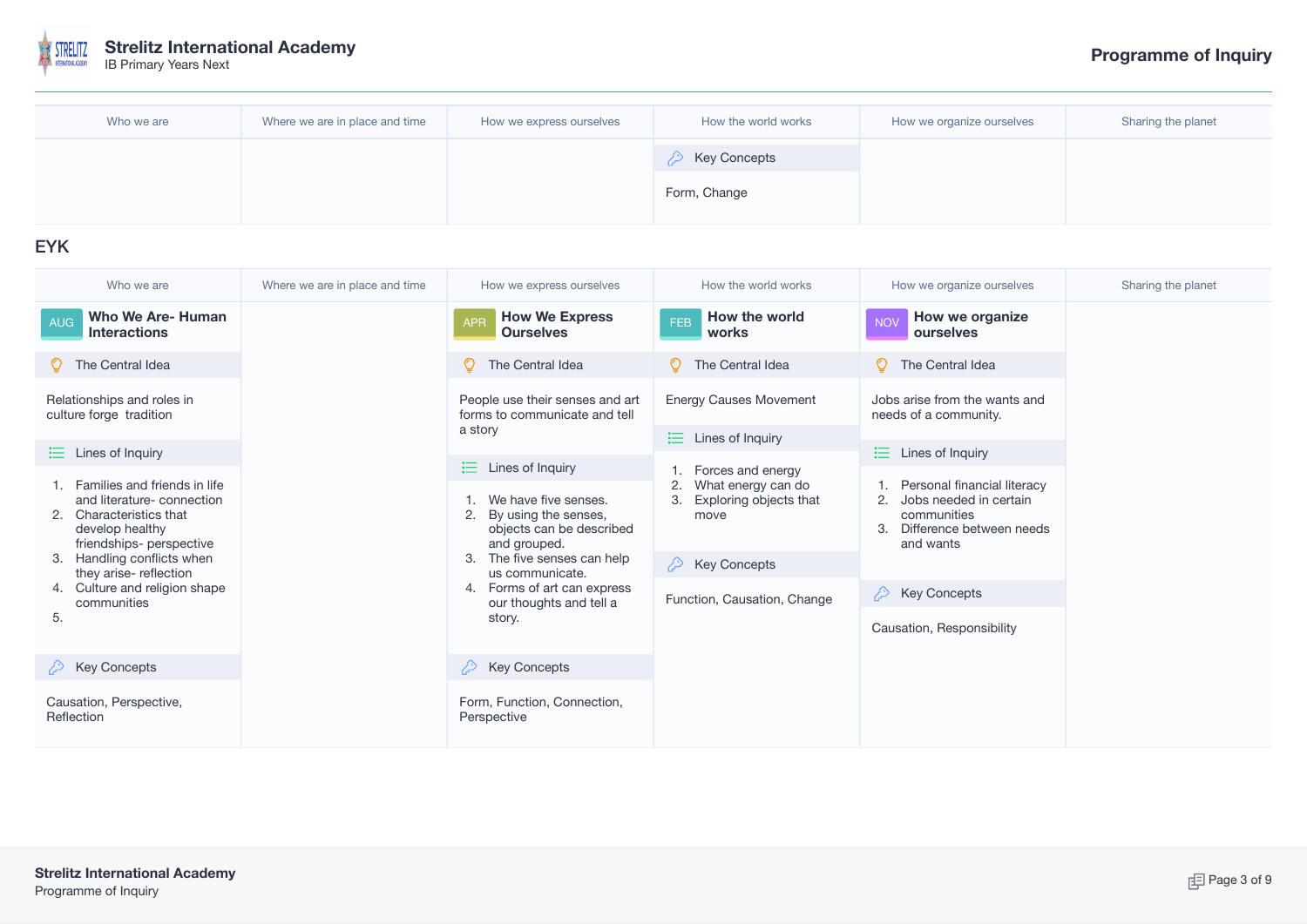

| Who we are                                                         | Where we are in place and time                                                 | How we express ourselves                                                           | How the world works                                                                                    | How we organize ourselves                                                                                  | Sharing the planet                                                                                                          |
|--------------------------------------------------------------------|--------------------------------------------------------------------------------|------------------------------------------------------------------------------------|--------------------------------------------------------------------------------------------------------|------------------------------------------------------------------------------------------------------------|-----------------------------------------------------------------------------------------------------------------------------|
| <b>AUG</b><br>Who We Are                                           | Where We are in<br><b>APR</b><br><b>Place and Time</b>                         | <b>How We Express</b><br>FEB<br><b>Ourselves</b>                                   | <b>How the World</b><br><b>NOV</b><br><b>Works</b>                                                     | <b>How We Organize</b><br><b>OCT</b><br><b>Ourselves</b>                                                   | <b>JAN</b><br><b>Sharing the Planet</b>                                                                                     |
| The Central Idea                                                   | The Central Idea                                                               | The Central Idea                                                                   | The Central Idea                                                                                       | The Central Idea                                                                                           | The Central Idea                                                                                                            |
| Interpersonal<br>relationships (gesher) build self-<br>awareness.  | Our past and present actions<br>shape our future.                              | People around the world read<br>literature to express their<br>beliefs and values. | Patterns and cycles drive the<br>world.                                                                | we learn how to organize<br>ourselves by being part of a<br>community.                                     | Human activities have an<br>impact on animal survival.                                                                      |
|                                                                    | 注<br>Lines of Inquiry                                                          | **People use their imagination                                                     | $\equiv$ Lines of Inquiry                                                                              | 這.<br>Lines of Inquiry                                                                                     | 注<br>Lines of Inquiry                                                                                                       |
| Lines of Inquiry<br>æ.<br>Connecting with our<br>spiritual selves. | -Ancient Egypt<br>$\mathbf{2}$<br>-Ancient civilizations<br>3.<br>-Communities | and experiences to create<br>stories that others can connect<br>to                 | 1. water cycle<br>2.<br>phases of matter (solid,<br>liquid, gas)<br>patterns in math<br>4. Life cycles | Individuals have roles and<br>contribute to society.<br>2.<br>Maps<br>3.<br>Different sized<br>communities | Different kinds of natural<br>habitats<br>2. Reasons threatening<br>animal survival<br>3. Our role in protecting<br>animals |
| 2. Coping skills to deal with<br>stress and anxiety.               | -Maps and Map skills<br>4.<br>5.<br>-Industrialization                         | $\equiv$ Lines of Inquiry                                                          |                                                                                                        |                                                                                                            |                                                                                                                             |
|                                                                    |                                                                                | 1. How people express                                                              |                                                                                                        | 4.                                                                                                         |                                                                                                                             |
| <b>Key Concepts</b>                                                | <b>Key Concepts</b><br>D                                                       | themselves through<br>stories.                                                     | <b>Key Concepts</b><br>₽                                                                               |                                                                                                            | ∕∑<br><b>Key Concepts</b>                                                                                                   |
| Connection, Perspective,                                           | Causation, Change                                                              | The creative process.<br>3.<br>The ways we make                                    | Form, Function                                                                                         | <b>Key Concepts</b>                                                                                        |                                                                                                                             |
| Responsibility                                                     |                                                                                | connections through<br>stories.                                                    |                                                                                                        | Form, Connection                                                                                           | Form, Causation, Responsibility                                                                                             |
|                                                                    |                                                                                | <b>EXECUTE:</b> Key Concepts                                                       |                                                                                                        |                                                                                                            |                                                                                                                             |
|                                                                    |                                                                                | Form, Function, Connection,<br>Perspective                                         |                                                                                                        |                                                                                                            |                                                                                                                             |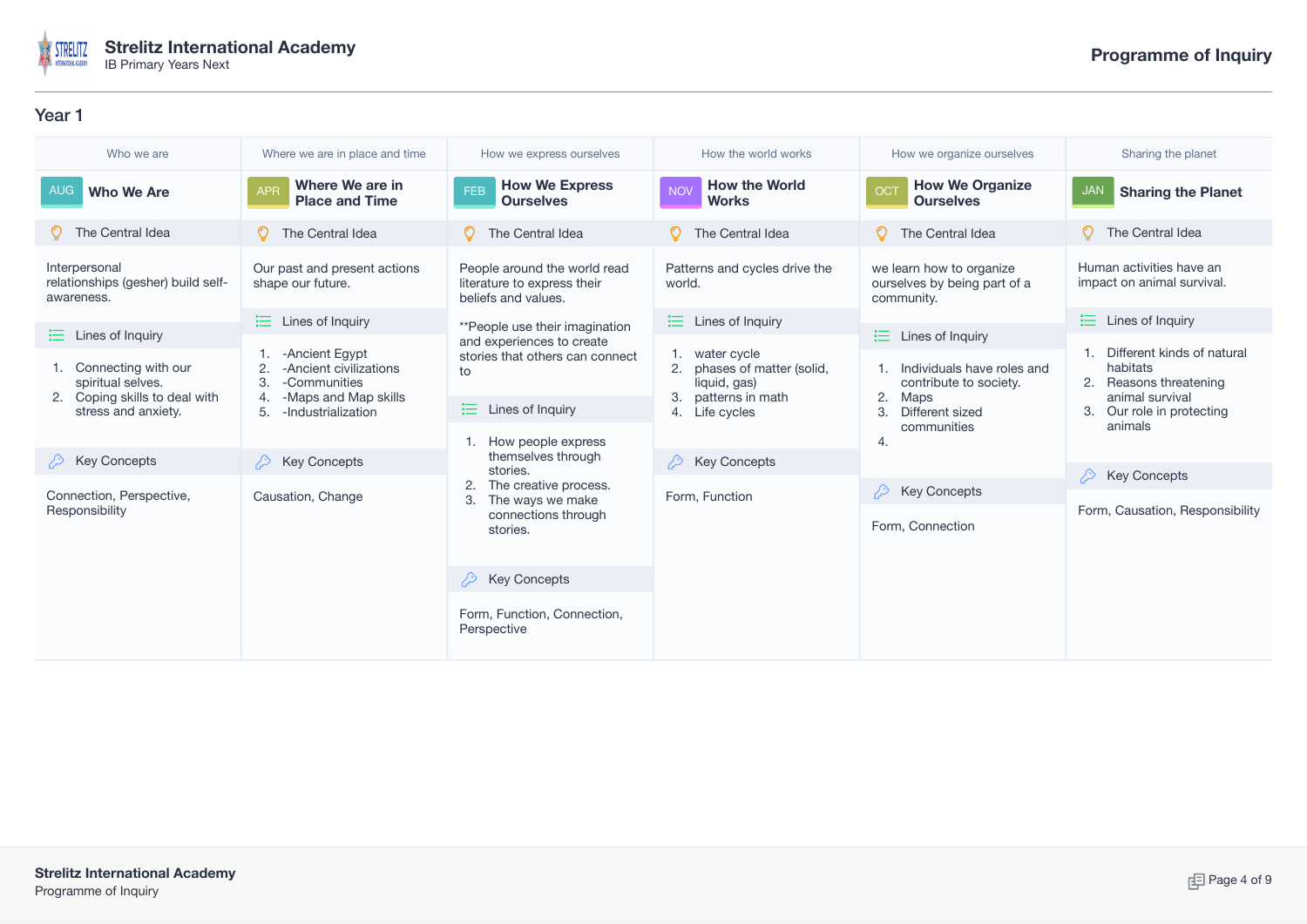

| Who we are                                                                                                                                                                                     | Where we are in place and time                                                                                                                                                                                  | How we express ourselves                                                                                                                                      | How the world works                                                                                                                                                     | How we organize ourselves                                                                                                                                                                   | Sharing the planet                                                                                                                                                                                      |
|------------------------------------------------------------------------------------------------------------------------------------------------------------------------------------------------|-----------------------------------------------------------------------------------------------------------------------------------------------------------------------------------------------------------------|---------------------------------------------------------------------------------------------------------------------------------------------------------------|-------------------------------------------------------------------------------------------------------------------------------------------------------------------------|---------------------------------------------------------------------------------------------------------------------------------------------------------------------------------------------|---------------------------------------------------------------------------------------------------------------------------------------------------------------------------------------------------------|
| <b>AUG</b><br><b>Who we Are</b>                                                                                                                                                                | Where We are in<br><b>NOV</b><br><b>Place and Time</b>                                                                                                                                                          | <b>How We Express</b><br>FEB<br><b>Ourselves</b>                                                                                                              | <b>How the World</b><br>OCT<br><b>Works</b>                                                                                                                             | <b>How We organize</b><br>FEB<br><b>Ourselves</b>                                                                                                                                           | <b>FEB</b><br><b>Sharing the Planet</b>                                                                                                                                                                 |
| The Central Idea                                                                                                                                                                               | The Central Idea                                                                                                                                                                                                | The Central Idea                                                                                                                                              | The Central Idea                                                                                                                                                        | The Central Idea                                                                                                                                                                            | The Central Idea                                                                                                                                                                                        |
| Location and religious values<br>shape people's life                                                                                                                                           | Learning about the past can<br>help us make connections to<br>the present.                                                                                                                                      | Personal experiences connect<br>people to stories told around<br>the world                                                                                    | Many things change through<br>the process of cycles.                                                                                                                    | A community functions and<br>changes to meet the needs of<br>its members                                                                                                                    | Our connection to natural<br>resources and living things<br>brings a responsibility to                                                                                                                  |
| $\equiv$ Lines of Inquiry                                                                                                                                                                      | $\equiv$ Lines of Inquiry                                                                                                                                                                                       | $\equiv$ Lines of Inquiry                                                                                                                                     | $\equiv$ Lines of Inquiry                                                                                                                                               | Lines of Inquiry<br>注                                                                                                                                                                       | protect our planet.                                                                                                                                                                                     |
| 1. The ways in which<br>geographical regions are<br>defined<br>2. Geographical region<br>shape people's lives<br>3. The ways to improve<br>oneself and the world<br>through tzedakah (justice) | How we learn about the<br>past<br>2. How things have changed<br>over time<br>Why change happens and<br>3.<br>the impact it has on<br>present and future<br>4. The past and present lives<br>of Native Americans | 1. How people tell their<br>stories<br>2. Stories from different<br>cultures<br>3. Shared personal<br>experiences<br>4. Writing about personal<br>experiences | Weather and the seasons.<br>Steps of the water cycle<br>and connection to<br>weather.<br>3. Lunar and Solar Calendar.<br><b>Key Concepts</b><br>D.<br>Causation, Change | Reasons people live in<br>their local communities.<br>How a community<br>2.<br>changes and responds to<br>its members needs over<br>time.<br>How communities are the<br>same and different. | 這.<br>Lines of Inquiry<br>Positive and negative<br>1.<br>effects that humans have<br>on the environment &<br>ecosystems<br>2.<br>How we shape animal<br>habitats<br>3.<br>Protecting our<br>environment |
| $\oslash$ Key Concepts                                                                                                                                                                         |                                                                                                                                                                                                                 | $\oslash$ Key Concepts                                                                                                                                        |                                                                                                                                                                         | $\oslash$ Key Concepts                                                                                                                                                                      |                                                                                                                                                                                                         |
| Responsibility, Reflection                                                                                                                                                                     | <b>Key Concepts</b>                                                                                                                                                                                             |                                                                                                                                                               |                                                                                                                                                                         |                                                                                                                                                                                             | ∕≥<br><b>Key Concepts</b>                                                                                                                                                                               |
|                                                                                                                                                                                                | Change, Connection                                                                                                                                                                                              | Form, Perspective                                                                                                                                             |                                                                                                                                                                         | Form, Function                                                                                                                                                                              | Causation, Responsibility                                                                                                                                                                               |

| Who we are                                           | Where we are in place and time                                   | How we express ourselves                                      | How the world works                                    | How we organize ourselves                                 | Sharing the planet                                        |
|------------------------------------------------------|------------------------------------------------------------------|---------------------------------------------------------------|--------------------------------------------------------|-----------------------------------------------------------|-----------------------------------------------------------|
| <b>Who We Are</b>                                    | Where We Are in<br><b>SEP</b><br><b>Place and Time</b>           | <b>How We Express</b><br><b>FEB</b><br><b>Ourselves</b>       | <b>How the World</b><br><b>Works</b>                   | <b>How We Organize</b><br><b>TEB</b><br><b>Ourselves</b>  | <b>DEC</b><br><b>STP</b>                                  |
| The Central Idea                                     | The Central Idea                                                 | The Central Idea                                              | The Central Idea                                       | The Central Idea                                          | The Central Idea                                          |
| Let's consider our natural or<br>"organic" growth we | We can use current technology,<br>science, health, and spiritual | People express their ideas and<br>emotions in different ways. | Consider: The production of<br>goods and the supply of | Math is a system created by<br>humans to bring order from | The choices we make have an<br>impact on the environment. |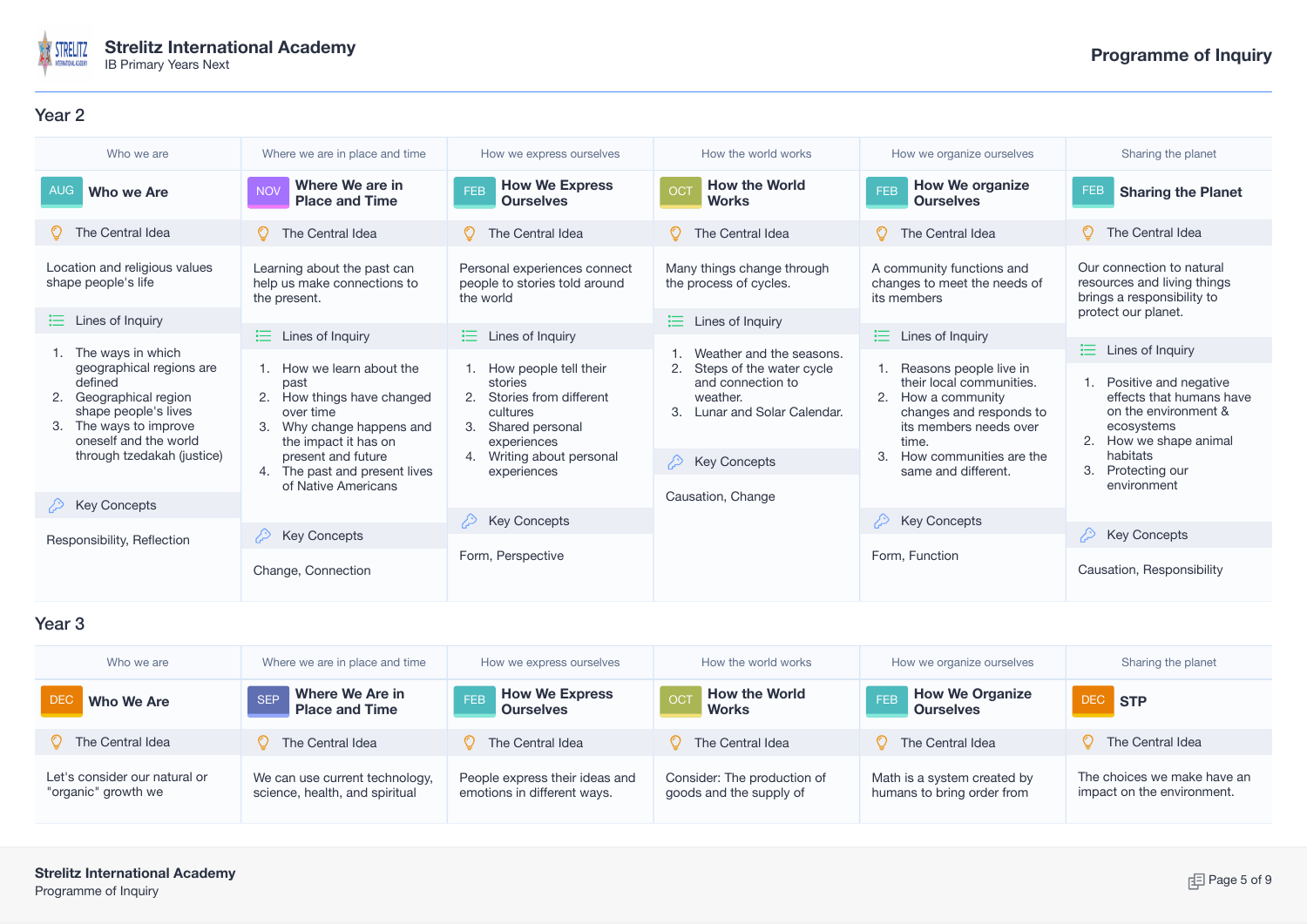

**Strelitz International Academy** IB Primary Years Next **Programme of Inquiry**

| Who we are                                                                                                                                                                                    | Where we are in place and time                                                          | How we express ourselves          | How the world works                                                    | How we organize ourselves                    | Sharing the planet                                                          |
|-----------------------------------------------------------------------------------------------------------------------------------------------------------------------------------------------|-----------------------------------------------------------------------------------------|-----------------------------------|------------------------------------------------------------------------|----------------------------------------------|-----------------------------------------------------------------------------|
| experience at home, school, in                                                                                                                                                                | information to work together to                                                         | $\equiv$ Lines of Inquiry         | services influence our daily                                           | chaos.                                       | 注<br>Lines of Inquiry                                                       |
| our city, as Americans and as<br>Jews.                                                                                                                                                        | learn, share, and improve our<br>home, school, community,<br>region and world           | 1. self-expression<br>2. emotions | lives.                                                                 | $\equiv$ Lines of Inquiry                    | Food webs & Food chains.<br>2.<br>Pollution.<br>3.<br>Choices as consumers. |
| $\equiv$ Lines of Inquiry                                                                                                                                                                     | 這.<br>Lines of Inquiry                                                                  | <b>Example 2</b> Key Concepts     | $\equiv$ Lines of Inquiry<br>1. Our role as producers and              | 1. Base 10 system: adding<br>and subtracting | 4.                                                                          |
| 1. What are your beliefs and<br>values?<br>What does it mean to be<br>2.                                                                                                                      | 1. Technology that helps us<br>discover the world.                                      | Connection, Perspective           | consumers.<br>2. How advancements in                                   | 2. Measurement<br>3. Graphing data           | <b>Key Concepts</b><br>∕∑                                                   |
| human?<br>3. What are our rights and                                                                                                                                                          | 2. Geography of the US,<br>including regions,                                           |                                   | industries have shaped<br>communities.<br>3. The role of technology in | <b>Key Concepts</b><br>D                     | Causation, Perspective                                                      |
| responsibilities?                                                                                                                                                                             | mountain chains, weather<br>patterns, traveling state to<br>state, capital cities, etc. |                                   | the production and supply<br>of goods and services.                    | Function                                     |                                                                             |
| <b>Key Concepts</b>                                                                                                                                                                           |                                                                                         |                                   | <b>Key Concepts</b><br>₽                                               |                                              |                                                                             |
| Connection, Responsibility                                                                                                                                                                    | <b>Key Concepts</b><br>₽                                                                |                                   |                                                                        |                                              |                                                                             |
| <b>AUG</b><br><b>Adventure Games</b>                                                                                                                                                          | Form, Function, Change,<br>Responsibility                                               |                                   | Form, Function, Change                                                 |                                              |                                                                             |
| $\equiv$ Lines of Inquiry                                                                                                                                                                     |                                                                                         |                                   |                                                                        |                                              |                                                                             |
| 1. the importance of<br>communicating our<br>thoughts and ideas<br>2. how trust and an open<br>mind can greatly increase<br><b>SUCCESS</b><br>3. the many ways that<br>problems can be solved |                                                                                         |                                   |                                                                        |                                              |                                                                             |
| <b>Key Concepts</b>                                                                                                                                                                           |                                                                                         |                                   |                                                                        |                                              |                                                                             |
| Responsibility, Reflection                                                                                                                                                                    |                                                                                         |                                   |                                                                        |                                              |                                                                             |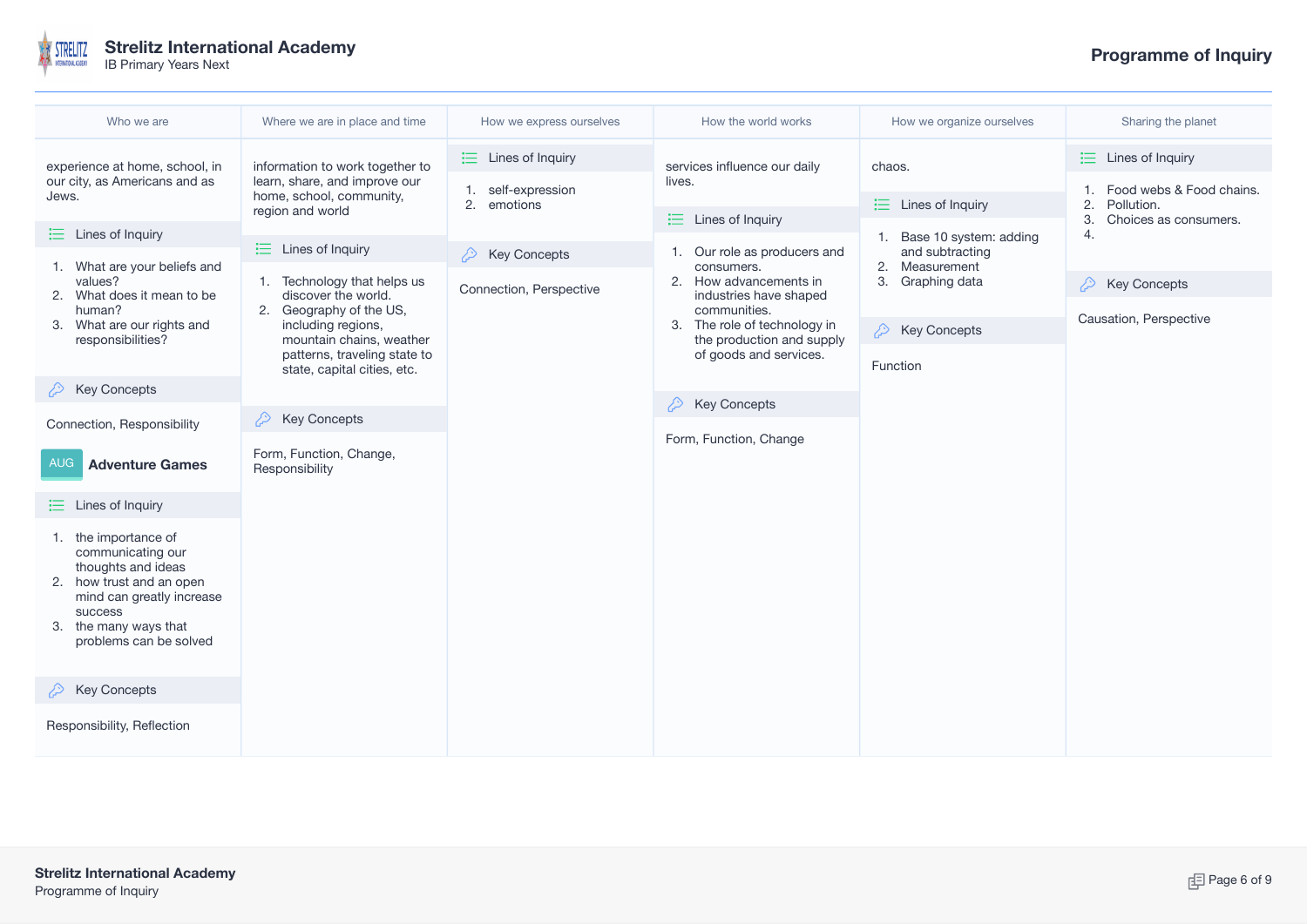

| Who we are                                                                                                                                                                                                                      | Where we are in place and time                                                                                                                                                                                               | How we express ourselves                                                                                                                                                                                                              | How the world works                                                                                                            | How we organize ourselves                                                                                                                                                                                          | Sharing the planet                                                                                                                                                                                           |
|---------------------------------------------------------------------------------------------------------------------------------------------------------------------------------------------------------------------------------|------------------------------------------------------------------------------------------------------------------------------------------------------------------------------------------------------------------------------|---------------------------------------------------------------------------------------------------------------------------------------------------------------------------------------------------------------------------------------|--------------------------------------------------------------------------------------------------------------------------------|--------------------------------------------------------------------------------------------------------------------------------------------------------------------------------------------------------------------|--------------------------------------------------------------------------------------------------------------------------------------------------------------------------------------------------------------|
| <b>AUG</b><br><b>Adventure Games</b><br>$\equiv$ Lines of Inquiry                                                                                                                                                               | Where We Are in<br><b>Place and Time:</b><br><b>APR</b><br><b>Virginia Regions and</b><br><b>Indigenous Peoples</b>                                                                                                          | <b>How We Express</b><br><b>Ourselves:</b><br><b>SEP</b><br><b>Autobiographies and</b><br><b>Influences</b>                                                                                                                           | <b>How the World</b><br><b>FEB</b><br><b>Works: Ecosystems</b><br>and Communities                                              | <b>How We Organize</b><br><b>JAN</b><br><b>Ourselves: Systems</b><br>in Language                                                                                                                                   | <b>Sharing the Planet:</b><br><b>NOV</b><br><b>Exploration and</b><br><b>Colonization</b>                                                                                                                    |
|                                                                                                                                                                                                                                 |                                                                                                                                                                                                                              |                                                                                                                                                                                                                                       | The Central Idea<br>O                                                                                                          | The Central Idea<br>O.                                                                                                                                                                                             | The Central Idea                                                                                                                                                                                             |
| 1. the importance of<br>communicating our<br>thoughts and ideas<br>2. how trust and an open<br>mind can greatly increase<br><b>SUCCESS</b>                                                                                      | The Central Idea<br>The geography and availability<br>of natural resources in a region<br>inform the culture (food, shelter,                                                                                                 | $\circ$<br>The Central Idea<br>Artistic, personal, and historical<br>influences shape an artist's<br>work and create a unique form                                                                                                    | Survival depends on adapting<br>to circumstances.<br>$\equiv$ Lines of Inquiry                                                 | Language systems evolve<br>through changes in power. We<br>enforce systems of power<br>through language.                                                                                                           | Colonization and domination<br>result in long-reaching effects<br>on cultural/ethnic groups.                                                                                                                 |
| 3. the many ways that                                                                                                                                                                                                           | clothing, language, traditions,<br>beliefs, and rules) of the local                                                                                                                                                          | of self-expression.                                                                                                                                                                                                                   |                                                                                                                                |                                                                                                                                                                                                                    | $\equiv$ Lines of Inquiry                                                                                                                                                                                    |
| problems can be solved                                                                                                                                                                                                          | population.                                                                                                                                                                                                                  | $\equiv$ Lines of Inquiry                                                                                                                                                                                                             | 1. Ecosystems and<br>adaptations                                                                                               | $\equiv$ Lines of Inquiry                                                                                                                                                                                          | 1. Why do people explore                                                                                                                                                                                     |
| <b>Key Concepts</b>                                                                                                                                                                                                             | Lines of Inquiry                                                                                                                                                                                                             | 1. How do personal                                                                                                                                                                                                                    | 2. Niche and food chain<br>3. Define and compare the<br>physical qualities of ocean                                            | 1. How has the English<br>Language changed over<br>time?                                                                                                                                                           | and emmigrate?<br>2. How do people's<br>experiences shape their                                                                                                                                              |
| Responsibility, Reflection<br><b>Who We Are: How</b><br><b>SEP</b><br><b>Our Bodies Respond</b><br>to Stress<br>The Central Idea                                                                                                | 1. Virginia has five distinct<br>regions differentiated by<br>their unique geographical<br>features.<br>2. Each region of Virginia has<br>unique natural resources,<br>plants, and animal life as<br>dictated by the climate | experiences influence an<br>artist's work?<br>2. How do historical events<br>influence an artist's work?<br>3. How do artistic influences<br>shape an artist's work?<br>4. How do artists create<br>theme and voice in their<br>work? | water and the ocean floor.<br>4.<br><b>Endangered animals</b><br>5. Human impact on ocean<br>ecosystems<br><b>Key Concepts</b> | 2. What role does Language<br>play in creating<br>community groups?<br>3. How has the availability of<br>technology changed the<br>power of language to<br>divide or create groups?<br>4. What is the relationship | perspective and treatment<br>of cultures that they<br>perceive as "other"?<br>3. How do geographical<br>place names reflect<br>changes in colonization<br>and power over time?<br>4. How are the descendants |
| Stimuli in the world effect<br>human body systems.<br>$\equiv$ Lines of Inquiry                                                                                                                                                 | and geography.<br>The daily life and cultures<br>3.<br>of Virginians in the past<br>and present are influenced<br>by their geography and<br>availability of natural                                                          | <b>Key Concepts</b><br>B.<br>Form, Causation                                                                                                                                                                                          | Connection                                                                                                                     | between language and<br>geography?<br>5. How is language used to<br>reinforce power dynamics<br>in the past and in present-<br>day?                                                                                | of indigenous people still<br>dealing with the effects of<br>colonization?<br>5.<br>What efforts are being<br>made to right wrongs and<br>attempt conflict resolution                                        |
| 1. How do stress and anxiety<br>affect our minds and<br>bodies?<br>2. What biological systems<br>within our body respond<br>to stress and anxiety?<br>3. How can we manage<br>stress and anxiety?<br>4. Why do these stress and | resources.<br>Over time, humans have<br>4.<br>shaped the land and then<br>responded to the<br>precipitous change in<br>geography and natural<br>resources through<br>adaptation and<br>technological innovation.             |                                                                                                                                                                                                                                       |                                                                                                                                | <b>Key Concepts</b><br>Form, Change                                                                                                                                                                                | among descendants of<br>indigenous peoples and<br>descendants of<br>conquering nations?<br><b>Key Concepts</b><br>Perspective, Responsibility                                                                |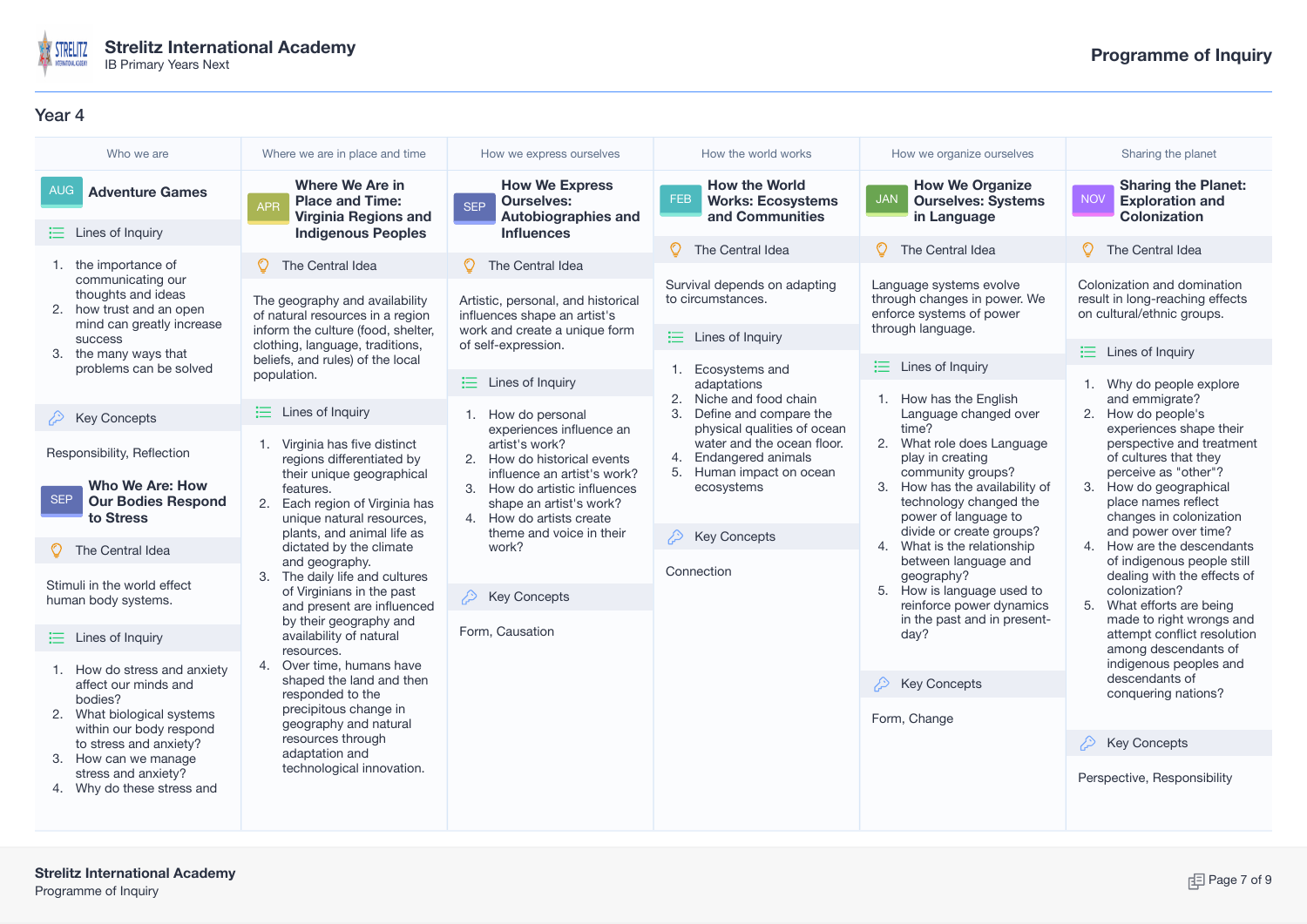

| Who we are                                                                                                                                                                                                                        | Where we are in place and time   | How we express ourselves | How the world works | How we organize ourselves | Sharing the planet |
|-----------------------------------------------------------------------------------------------------------------------------------------------------------------------------------------------------------------------------------|----------------------------------|--------------------------|---------------------|---------------------------|--------------------|
| anxiety management<br>techniques work? What is                                                                                                                                                                                    | <b>Key Concepts</b><br>D         |                          |                     |                           |                    |
| happening on a biological<br>level?<br>5. How can I use my<br>understanding of these<br>biological systems and<br>management techniques<br>to help others?<br>6. Where we came from<br>influences the traditions<br>that we have. | Causation, Change,<br>Connection |                          |                     |                           |                    |
| <b>EXACTLE Key Concepts</b>                                                                                                                                                                                                       |                                  |                          |                     |                           |                    |
| Function, Causation                                                                                                                                                                                                               |                                  |                          |                     |                           |                    |

| Who we are                                                                                                                                                                                       | Where we are in place and time                                                                                             | How we express ourselves                                                       | How the world works                                                                                                                  | How we organize ourselves                                                                                                                        | Sharing the planet                                                                                        |
|--------------------------------------------------------------------------------------------------------------------------------------------------------------------------------------------------|----------------------------------------------------------------------------------------------------------------------------|--------------------------------------------------------------------------------|--------------------------------------------------------------------------------------------------------------------------------------|--------------------------------------------------------------------------------------------------------------------------------------------------|-----------------------------------------------------------------------------------------------------------|
| <b>AUG</b><br><b>Adventure Games</b>                                                                                                                                                             | <b>NOV</b><br><b>WWPT: Revolutions</b>                                                                                     | <b>How We Express</b><br><b>MAR</b><br><b>Ourselves</b>                        | <b>AUG</b><br><b>HTWW: COVID-19</b>                                                                                                  | <b>OCT</b><br><b>HWOO: Voting</b>                                                                                                                | <b>JAN</b><br><b>Sharing the Planet</b>                                                                   |
| $\equiv$ Lines of Inquiry                                                                                                                                                                        | The Central Idea                                                                                                           | The Central Idea                                                               | The Central Idea                                                                                                                     | $\heartsuit$ The Central Idea                                                                                                                    | $\circ$<br>The Central Idea                                                                               |
| the importance of<br>communicating our<br>thoughts and ideas<br>how trust and an open<br>2.<br>mind can greatly increase<br><b>SUCCESS</b><br>the many ways that<br>3.<br>problems can be solved | Conflict can be resolved<br>through negotiation, essential<br>agreements and treaties.                                     | Humans use different outlets to<br>express themselves.                         | Times of crisis and change<br>lives and create new<br>opportunities.                                                                 | Systems are in place to<br>organize communities.                                                                                                 | Geologic events and natural<br>disasters impact resources.                                                |
|                                                                                                                                                                                                  | $\equiv$ Lines of Inquiry                                                                                                  | $\equiv$ Lines of Inquiry                                                      | $\equiv$ Lines of Inquiry                                                                                                            | $\equiv$ Lines of Inquiry                                                                                                                        | 1三 -<br>Lines of Inquiry                                                                                  |
|                                                                                                                                                                                                  | 1. American Revolution and<br>other conflicts<br>Chanukah<br>Resolution<br>Negotiation, Essential<br>Agreements & Treaties | <b>Personal Narrative</b><br>Poetry<br>2.<br>Our Personal Interests<br>$3_{-}$ | Systems of the Human<br>Body affected by COVID.<br>Information from scientists<br>and researchers.<br>Other crisis in history.<br>З. | 1. The process of voting in<br>the US and Israel<br>2. Different types of<br>governments<br>3. The three branches of the<br><b>US Government</b> | Earth Structures and<br>Landforms<br>Geologic events & natural<br>2.<br>disasters<br>Human response<br>3. |
| <b>Key Concepts</b><br>B.                                                                                                                                                                        |                                                                                                                            |                                                                                |                                                                                                                                      |                                                                                                                                                  |                                                                                                           |
| Responsibility, Reflection                                                                                                                                                                       |                                                                                                                            |                                                                                |                                                                                                                                      |                                                                                                                                                  |                                                                                                           |